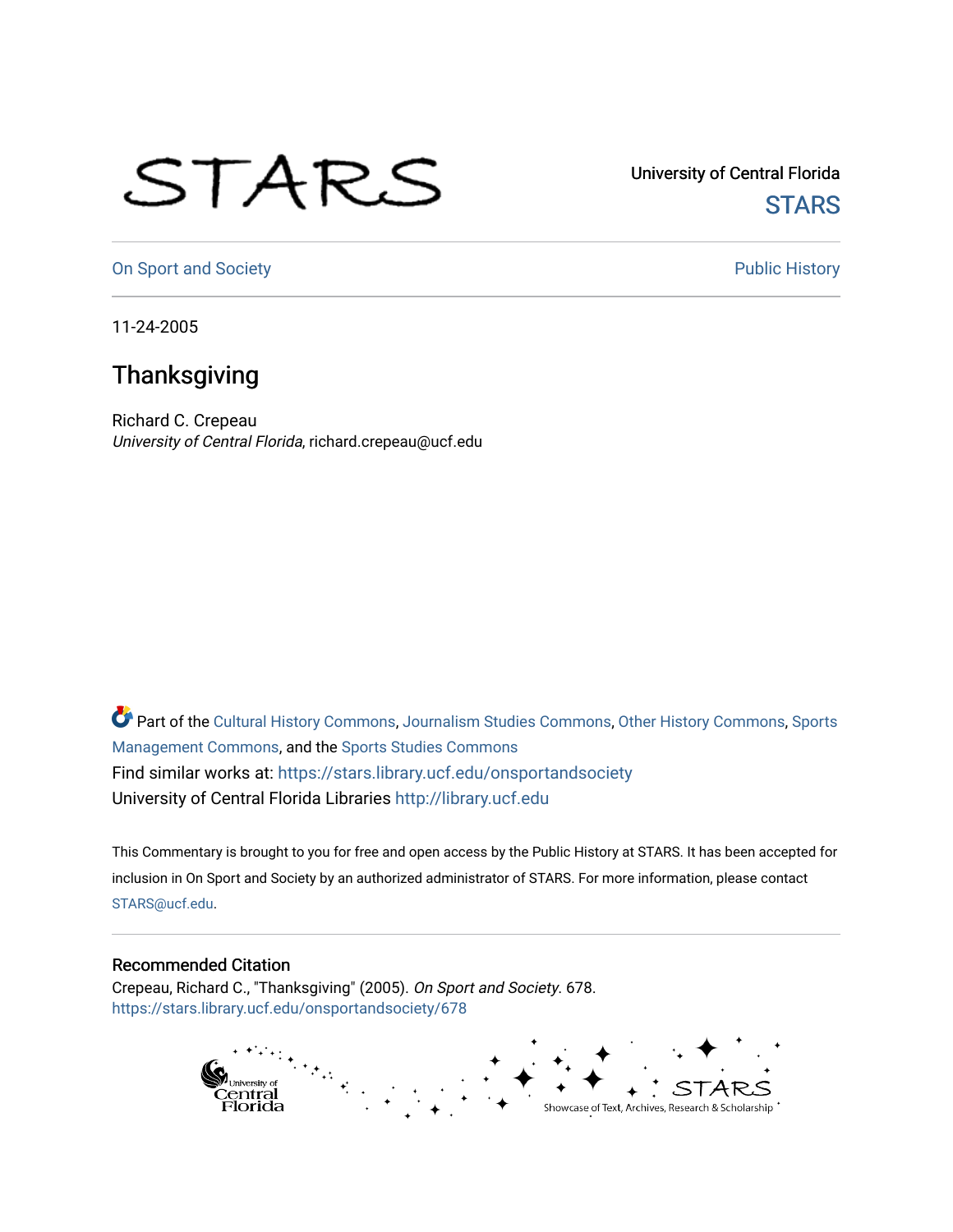## SPORT AND SOCIETY FOR H-ARETE Thanksgiving NOVEMBER 24, 2005

Major League Baseball and the MLB Players Association have announced yet another new agreement on drug policy. It may even be the final such policy agreement of the year. As such we can now relax and know that drug use in baseball is under complete and total control. We also know that democracy is spreading across Iraq and throughout the Middle East. And Santa Claus is coming to town.

Under pressure from Congress there has been yet another revision of the baseball's drug policy. Despite the fact that a dozen or so major league players and countless other minor league players have been caught and punished under the previous testing procedures, grandstanding members of Congress were not satisfied and demanded more. This has kept their names in front of the voters as moral crusaders protecting the fabric of American life.

At each stage in this process the Commissioner of Baseball, Bud Selig, has pronounced his great satisfaction with the agreements he reached with the MLBPA. He has solemnly told the public that baseball is addressing the drug problem and that it would be solved by the latest agreement. Selig's satisfaction lasted exactly as long as Congress did not call for more. As soon as significant members of Congressional Committees called for a tougher policy, Selig discovered that the agreed upon policy was inadequate and called for a new policy.

The Commissioner apparently found that of the two groups that have made his life most difficult over the years, the Congress was the more formidable foe. So he chose to do their bidding and abandon his agreements with the MLBPA. He also noticed that this route allowed him to make life difficult for the MLBPA and Donald Fehr. In fact, he discovered early on that he had Fehr and the players over a barrel and was able to force them to do things they did not want to do. It must have been an enervating feeling after all those many decades of retreat.

Selig abandoned his agreements with the MLBPA in a fashion reminiscent of the U.S. Government's fidelity to treaties with Native Americans. There will be a price to pay for such actions. What looked like labor peace following the last collective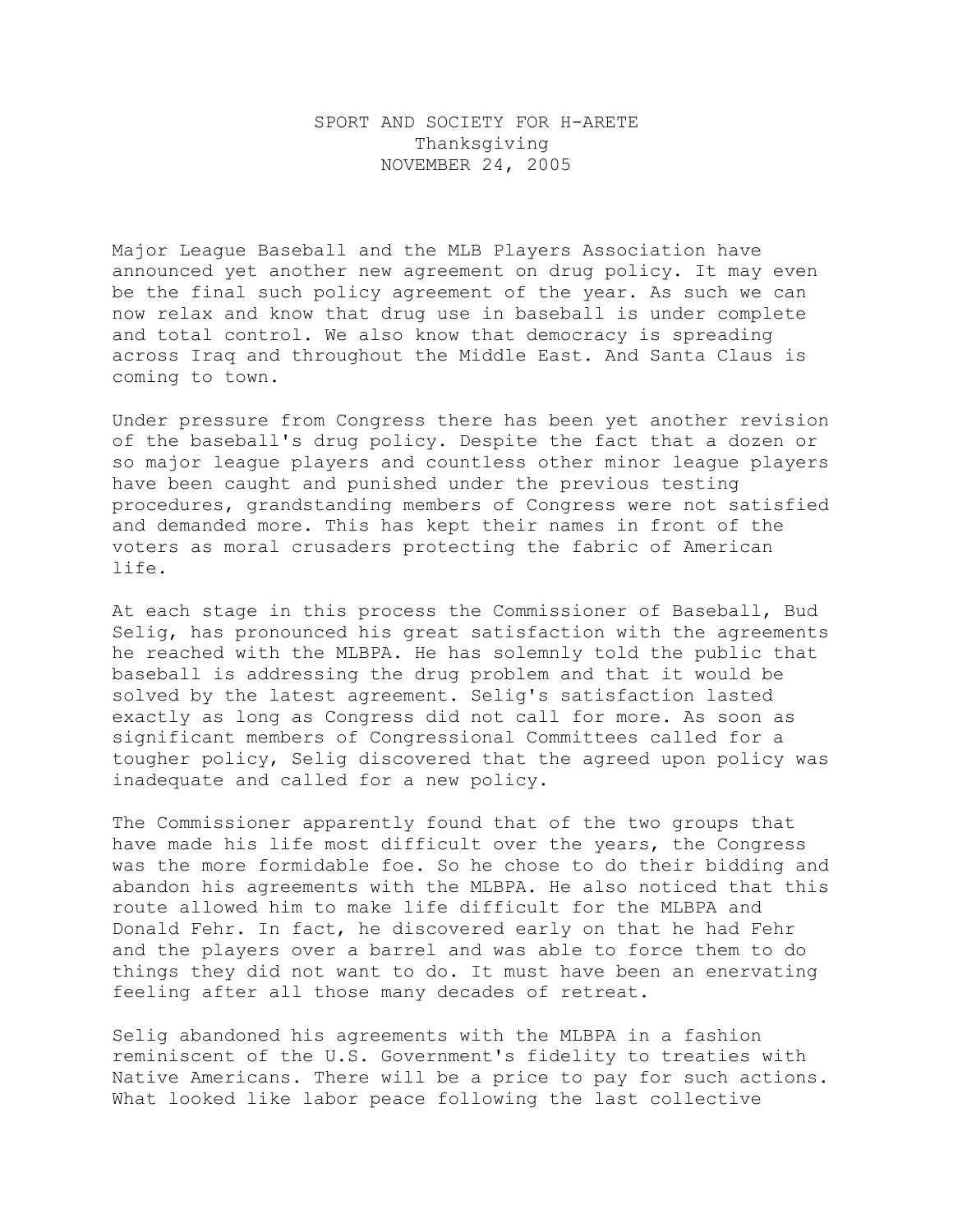bargaining agreement is now clearly in jeopardy. The fallout from Selig's unilateral actions could have dire consequences. Unwilling to take on Selig and the Congress, Donald Fehr and the MLBPA way well be willing to take on Selig and the owners in the next round of contract negotiations. Bud Selig may be called upon to reenact the role of Custer at the Little Big Horn.

As for the latest drug policy itself, it is far more sweeping than those policies of the past. Not only are the penalties increased for testing positive for steroids, there are also penalties for the possession and distribution of steroids. In some ways even more interesting is the inclusion of testing and penalties for amphetamines. Positive tests, possession, and distribution will all carry penalties.

Frequency of testing for steroids will be increased, an independent administrator will be responsible for conducting the program, and in one of those lovely little signs of homage, the agreement "expressly recognizes the parties' cooperation with congressional investigations."

John McCain, Jim Bunning, and other members of the relevant committees of the House and Senate have given their nod of approval to the new agreement. They can now go back to their constituents and proclaim their role in saving Western Civilization and Sport in America. They have again protected the little kiddies of America from a horrible scourge. Judge Landis must be smiling upon them today.

How will all of this affect the game of baseball itself? It is clear that the amphetamine policy will have a greater impact that the steroid policy, if indeed the detectors can stay ahead of the drug producers and maskers. Greenies have been a staple of the baseball culture for several decades. Jim Bouton discussed their use in Ball Four, and Pete Rose discussed the omnipresence of greenies in baseball clubhouses in a "Playboy Interview" in September of 1979.

In the age of jet travel across several time zones, when a trip from the West Coast to the East Coast brings a team into its destination at 6 a.m. for a game that same night, greenies approach the level of necessity. For day games after a night game, in the grind of the 162-game season, in the fatigue of day after day of play with no days off interspersed with doubleheaders, greenies become the breakfast of champions.